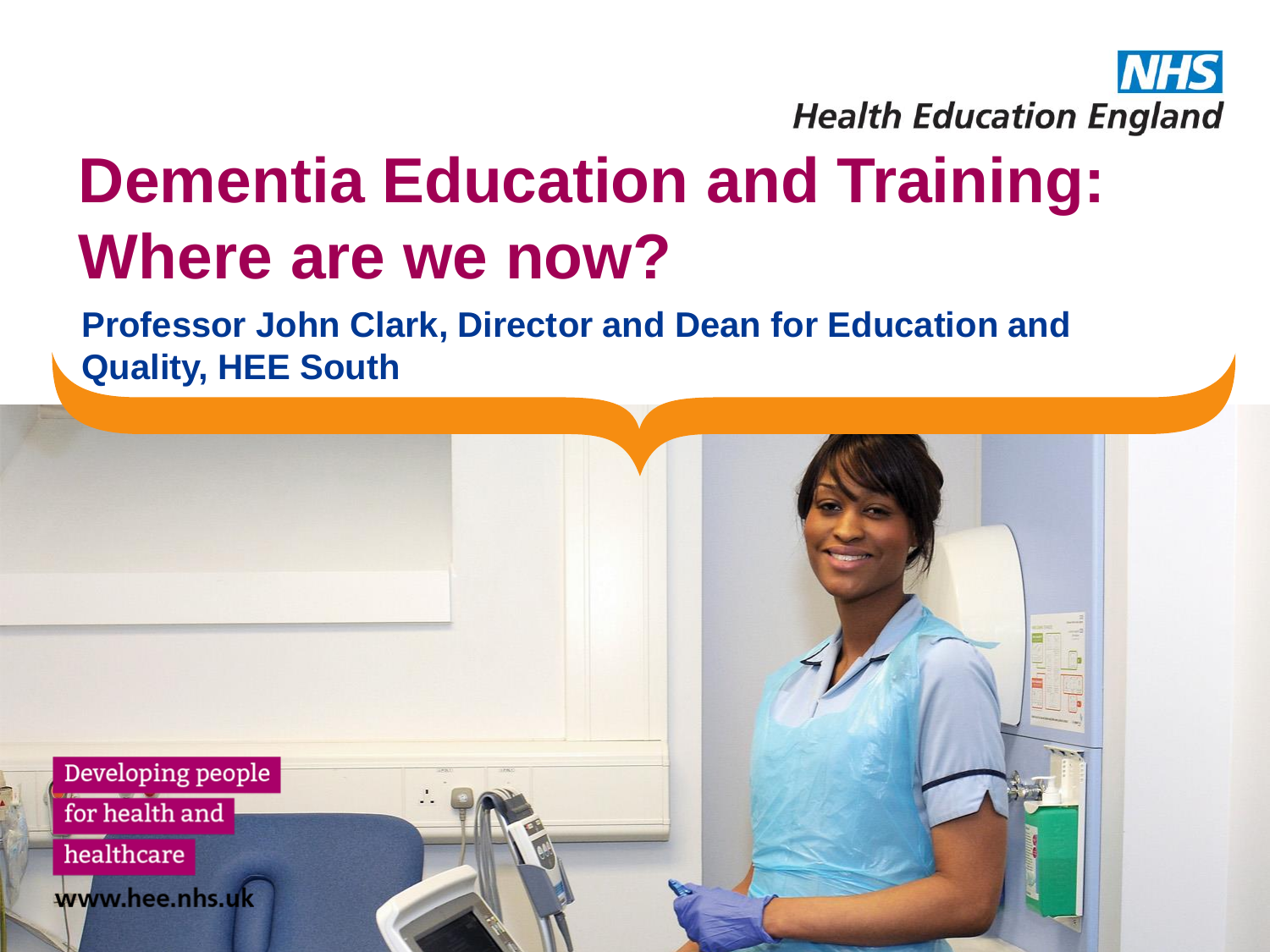# **Health Education England**

### **HEE: Role & Aims**

- Create a workforce with the right **knowledge**, **behaviours**, **values**, **skills** and **competencies** to support the Department of Health's Mandate to HEE and to support workforce transformation set out in the 5 Year Forward View
- **Develop and promote awareness, core skills and person centred care**
- Workforce development through **access and promotion of high quality training resources**
- Support and promote **good education practice and research**
- Engage the health and care systems in workforce, education and training to maximise resources and reduce educational variation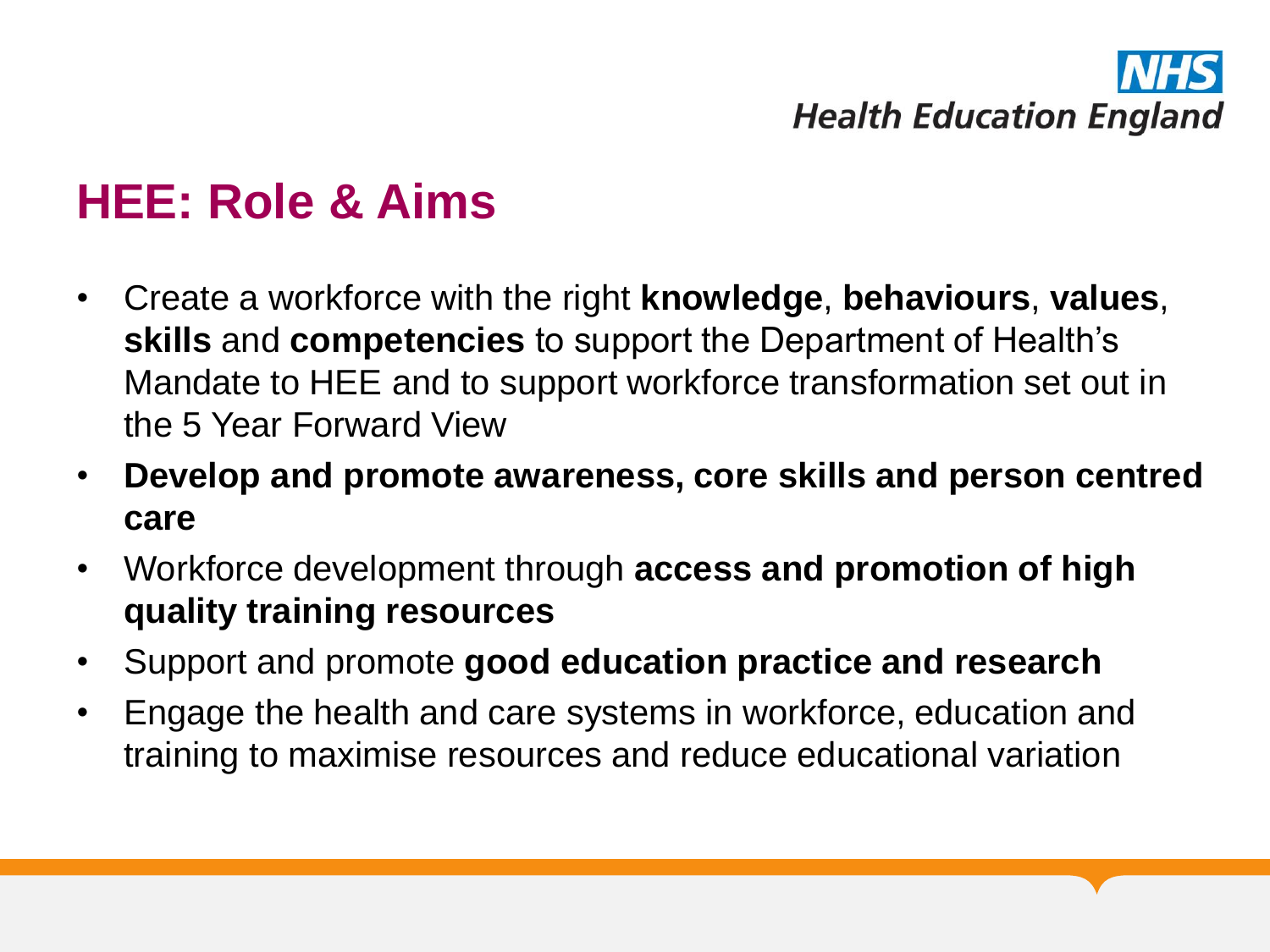

## **The DH Mandate to HEE and Prime Minister's 2020 Challenge on Dementia**

Requires HEE to:-

- Ensure tier 1 training tools are available to all NHS staff by end of 2018, monitored by a bi-annual audit
- Develop two short films to raise awareness of dementia including within the black and minority ethnic (BAME) community
- Staff working regularly with dementia undertake more in-depth training appropriate to their role (tiers 2 and 3)
- All undergraduate healthcare courses include dementia education and training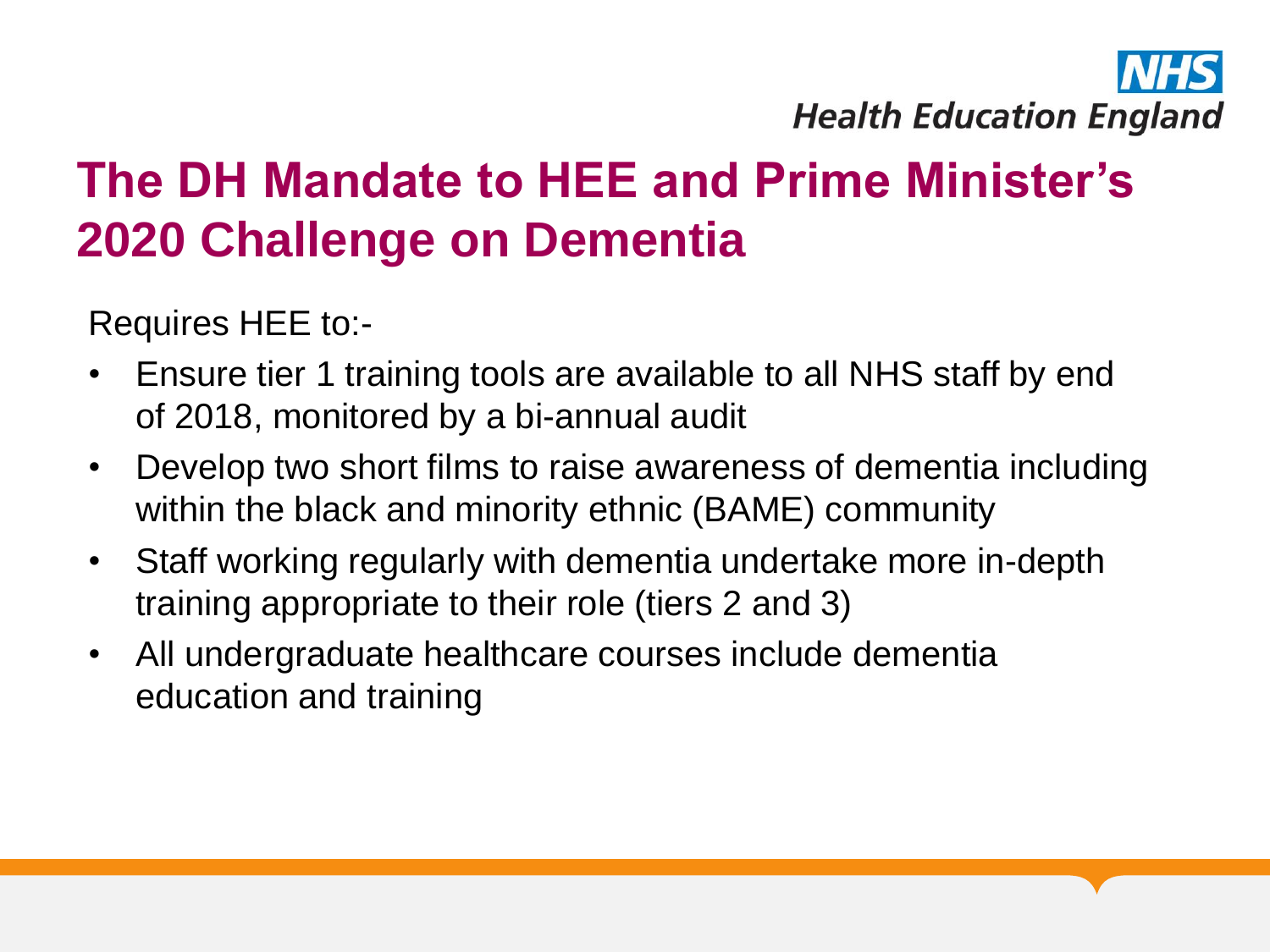

**Health Education England** 

**Dementia Core Skills Education and Training Framework**



living with dementia

#### **Benefits**

- Standardises interpretation of education and training and ensures educational relevance
- Guides focus and aim of educational delivery through key learning outcomes
- Improves quality and consistency of education and training provision to improve patient experience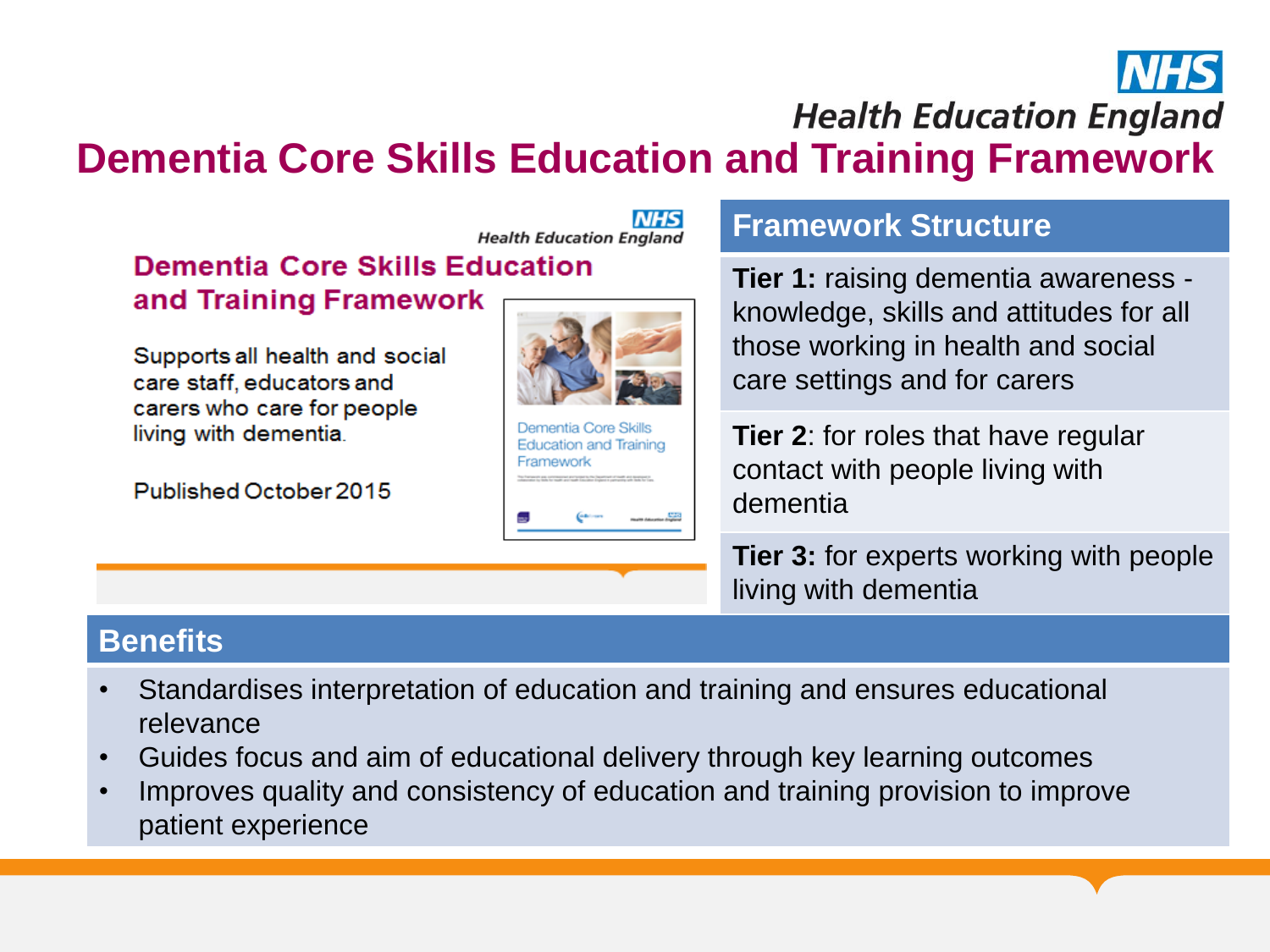

### **HEE Education and Training Resources**

- Resources aligned with initial findings of the 'What Works' longitudinal research study (Leeds Beckett University)
- Work with stakeholders to develop resources to accompany the Finding Patience films to meet tier 2 learning outcomes
- A suite of good practice training resources- free at the point of access: <https://hee.nhs.uk/our-work/person-centred-care/dementia>
- 'DEALTS 2' train the trainer simulation package refreshed and rolled out nationally
- E-Learning for Healthcare dementia programmes (tiers 1 and 2) freely available to health and social care sectors: [http://www.e](http://www.e-lfh.org.uk/programmes/dementia/)[lfh.org.uk/programmes/dementia/](http://www.e-lfh.org.uk/programmes/dementia/)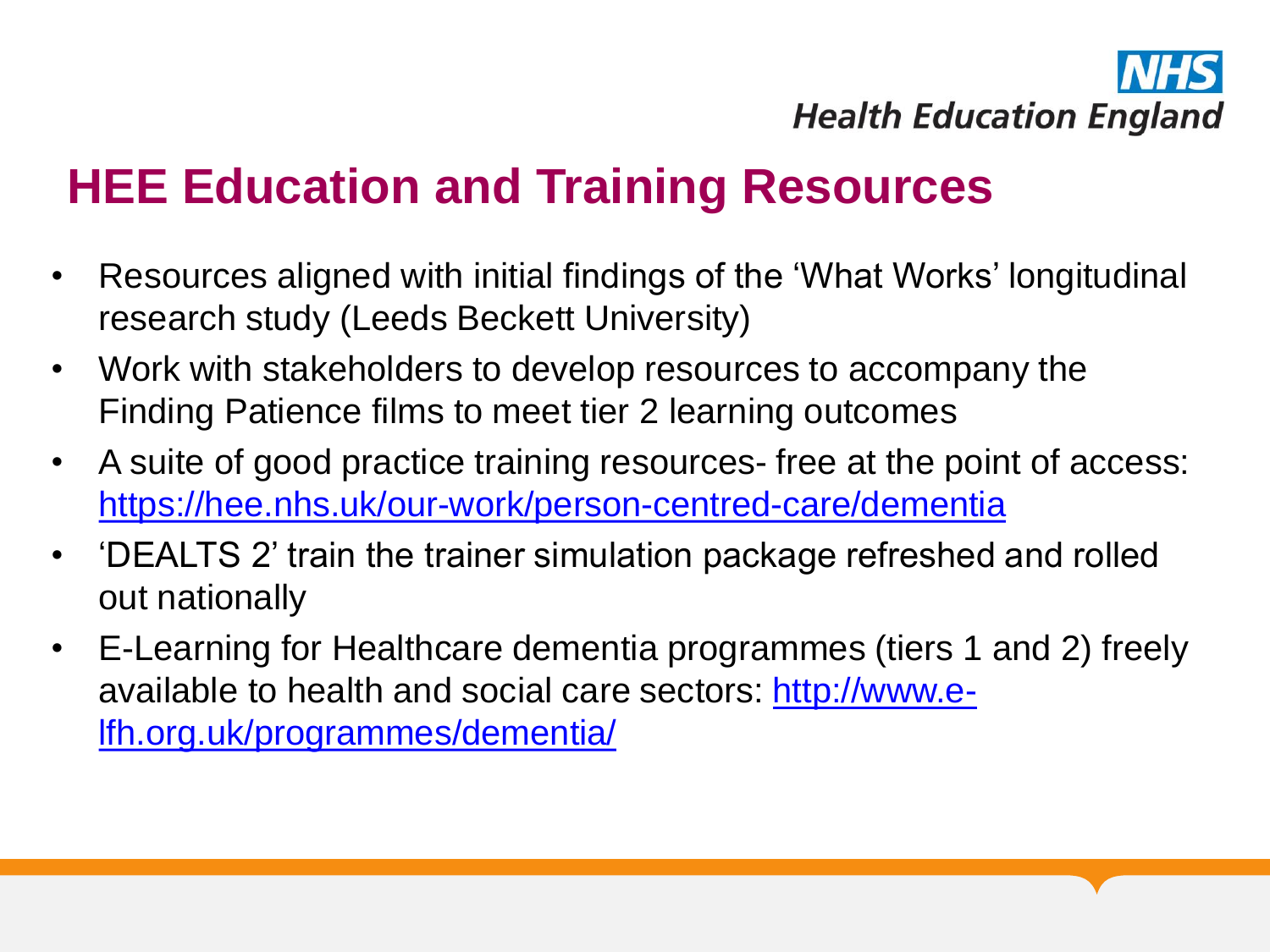

### **Examples of good practice resources commissioned/developed across HEE**

- **'Finding Patience'**  dementia awareness in the African Caribbean community & **'Finding Patience - The Later Years'** - promoting dementia awareness and person centered care in care homes
- **Fred's Story**  dementia and the risk of wandering\*
- **The Appointment**  dementia in dentistry\*
- **Dementia Guide for Carers and Care Providers Ebook\***
- **Time for Dementia Initiative** a collaborative project supported by HEE working across Kent, Surrey and Sussex
- **Liverpool House of Memories** supported by HEE working across the North **West**
- Thames Valley Dementia Academic Action Group **Tier 1 training vignettes\***

**HEE working across Thames Valley**